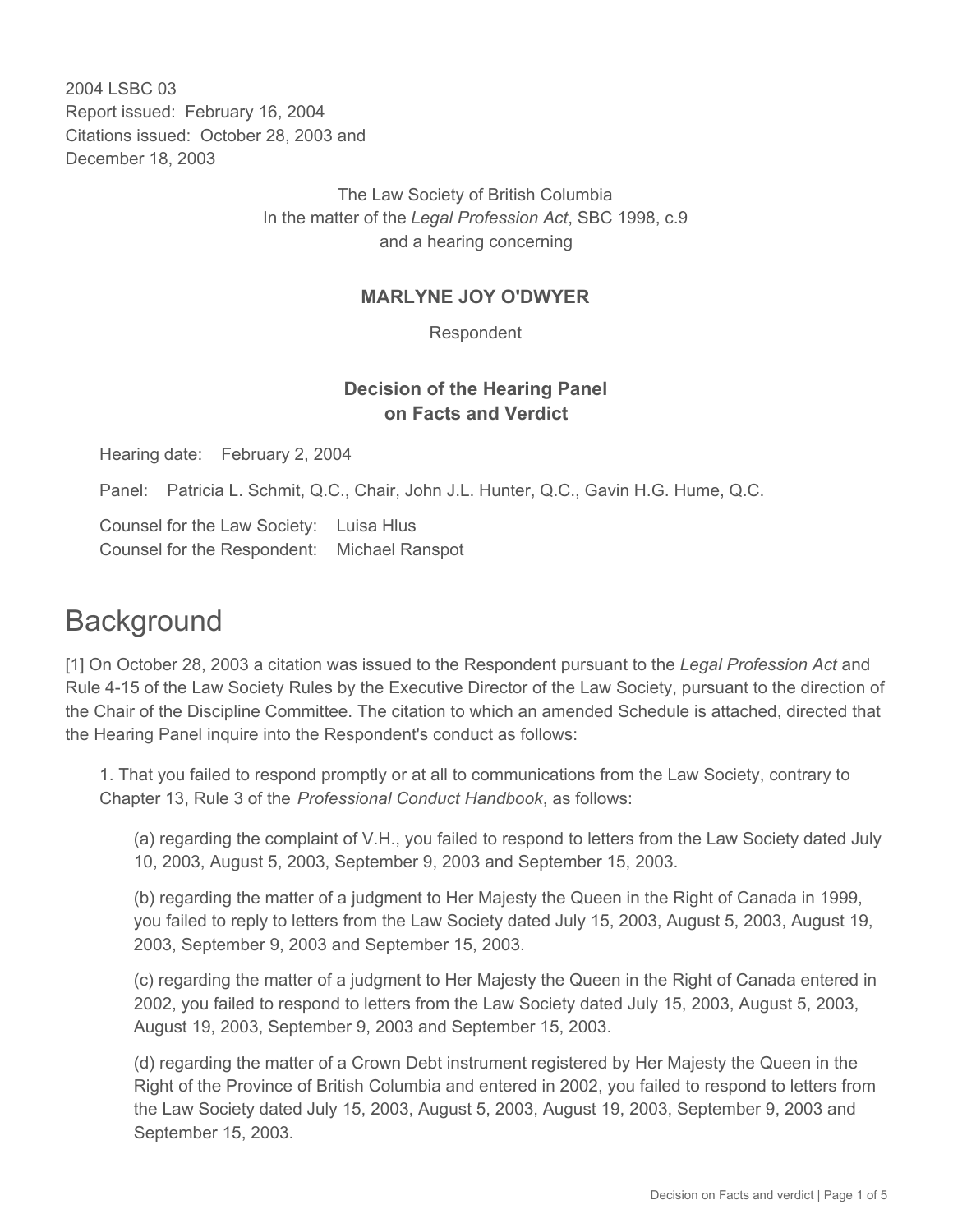(e) regarding the matter of an Accountants Report, you failed to respond to letters from the Law Society dated April 8, 2003, May 1, 2003, May 29, 2003, July 3, 2003, August 7, 2003, August 25, 2003, September 9, 2003 and September 15, 2003.

2. That, a judgment having been taken against you by Her Majesty the Queen in the Right of Canada in the amount of \$25,920.67 in 1999, which you did not satisfy within seven days of entry, you failed to advise the Executive Director of the circumstances of the judgment and your proposal for satisfying the judgment, contrary to Rule 3-44(1).

3. That, a judgment having been taken against you by Her Majesty the Queen in the Right of Canada in the amount of \$20,996.09 in 2002, which you did not satisfy within seven days of entry, you failed to advise the Executive Director of the circumstances of the judgment and your proposal for satisfying the judgment, contrary to Rule 3-44(1).

4. That, a judgment in the form of a Crown Debt instrument having been taken against you by Her Majesty the Queen in the Right of the Province of British Columbia in the amount of \$4,640.00 in 2002, which you did not satisfy within seven days of entry, you failed to advise the Executive Director of the circumstances of the judgment and your proposal for satisfying the judgment, contrary to Rule 3-44(1).

5. Your breach of the following practice conditions imposed by three benchers on October 10, 2003 pursuant to Rule 4-17(1)(b) of the *Law Society Rules*:

(a) that you will file a Form 47 accountant's report within 30 days;

(b) that you will respond, within 21 days, to all of your outstanding matters with the Law Society; and

(c) that you will furnish, within 30 days, a letter from a Trustee in Bankruptcy confirming you have sought debt counseling from that Trustee.

[2] The citation came before this Panel on February 2, 2004.

[3] At the commencement of this hearing, counsel for the Respondent admitted that the requirements of the Rules of the *Legal Profession Act* regarding issuance and service of the citation had been met.

[4] The citation was entered by consent as Exhibit 1.

[5] The Panel was advised that two interim proceedings had taken place regarding the Respondent as follows:

a) On October 10, 2003, a proceeding pursuant to Section 39 of the *Legal Profession Act* and Rule 4-17 of the Law Society Rules took place. At that time a joint proposal made by the Respondent and Law Society counsel imposing 9 conditions upon the Respondent's legal practice was accepted by the Benchers. The Benchers ordered that the Respondent implement those practice conditions.

b) On December 15, 2003 another proceeding pursuant to Section 39 of the *Legal Profession Act* and Rule 4-17 of the Law Society Rules took place at which time the Benchers ordered that the Respondent's right to practice be immediately suspended due to her breach of 3 of the 9 practice conditions imposed upon her on October 10, 2003.

[6] The Panel was advised that on December 16, 2003 a custodian was appointed to manage the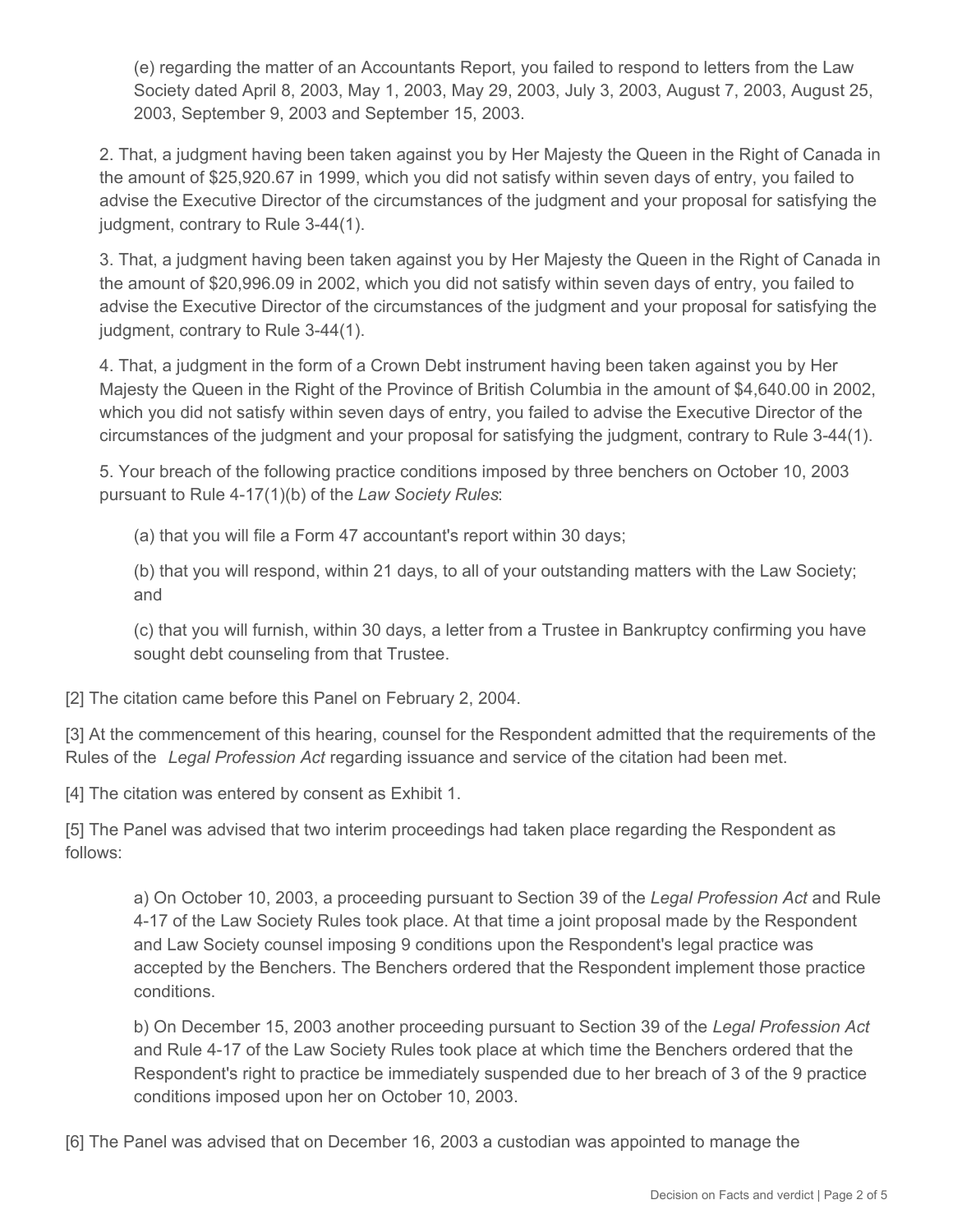Respondent's law practice.

[7] An Agreed Statement of Facts which includes references to the proceedings recited in paragraph 5 above was filed by consent, as Exhibit 2.

[8] The Agreed Statement of Facts sets out the following:

1. The Respondent became a member of the Law Society of British Columbia in 1993.

2. The Respondent has operated as a sole practitioner out of her office located at 2239B McAllister Avenue in Port Coquitlam since September 1, 2002.

3. On November 20, 1998, Revenue Canada registered a certificate, deemed to be a judgment, in the Federal Court - Trial Division against the Respondent in the amount of \$25,920.67 (the " First Judgment" )

4. On April 27, 1999, the First Judgment was registered in the New Westminster Land Title Office as a charge against an undivided one half interest in property registered in the name of the Respondent.

5. The Respondent indicates that until approximately July 2003, she owed the amount of the First Judgment, and acknowledges that the First Judgment constituted a judgment within the meaning of Rule 3-44(1). The Respondent admits that pursuant to Rule 3-44(1) of the Law Society Rules, she had a professional obligation to report in writing to the Executive Director of the Law Society her failure to satisfy the First Judgment within seven days of its entry. The Respondent admits that her failure to make a report pursuant to Rule 3-44(1) constitutes professional misconduct.

6. On January 28, 2002, Revenue Canada registered a certificate, deemed to be a judgment, the Federal Court - Trial Division against the Respondent in the amount of \$20,996.09 (the " Second Judgment" ).

7. On February 26, 2002, the Second Judgment was registered in the New Westminster Land Title Office as a charge against an interest in property registered in the name of the Respondent.

8. The Respondent indicates that until approximately January 31, 2004, she owed the amount of the Second Judgment, and acknowledges that the Second Judgment constitutes a judgment within the meaning of Rule 3-44(1). The Respondent admits that pursuant to Rule 3-44(1) of the Law Society Rules, she had a professional obligation to report in writing to the Executive Director of the Law Society her failure to satisfy the Second Judgment within seven days of its entry. The Respondent admits that her failure to make a report pursuant to Rule 3-44(1) constitutes professional misconduct.

9. On September 19, 2002, the Ministry of Provincial Revenue, Collections and Loan Management Branch, filed a Form 17 application to register a Crown Debt pursuant to the *Land Title Act* in the New Westminster Land Title Office against an interest in land registered in the name of the Respondent. Accompanying the Form 17 registration was an affidavit indicating the Respondent is indebted to Her Majesty the Queen in Right of the Province of British Columbia for medical services plan premiums for the period October 1, 1996 to September 30, 2002 in the amount of \$4,640.00 (the " Crown Debt" ).

10. The Respondent acknowledges that she owes the amount of the Crown Debt, and that the Crown Debt constitutes a judgment within the meaning of Rule 3-44(1). The Respondent admits that pursuant to Rule 3-44(1) of the Law Society Rules, she had a professional obligation to report in writing to the Executive Director of the Law Society her failure to satisfy the Crown Debt within seven days of its entry. The Respondent admits that her failure to make a report pursuant to Rule 3-44(1) constitutes professional misconduct.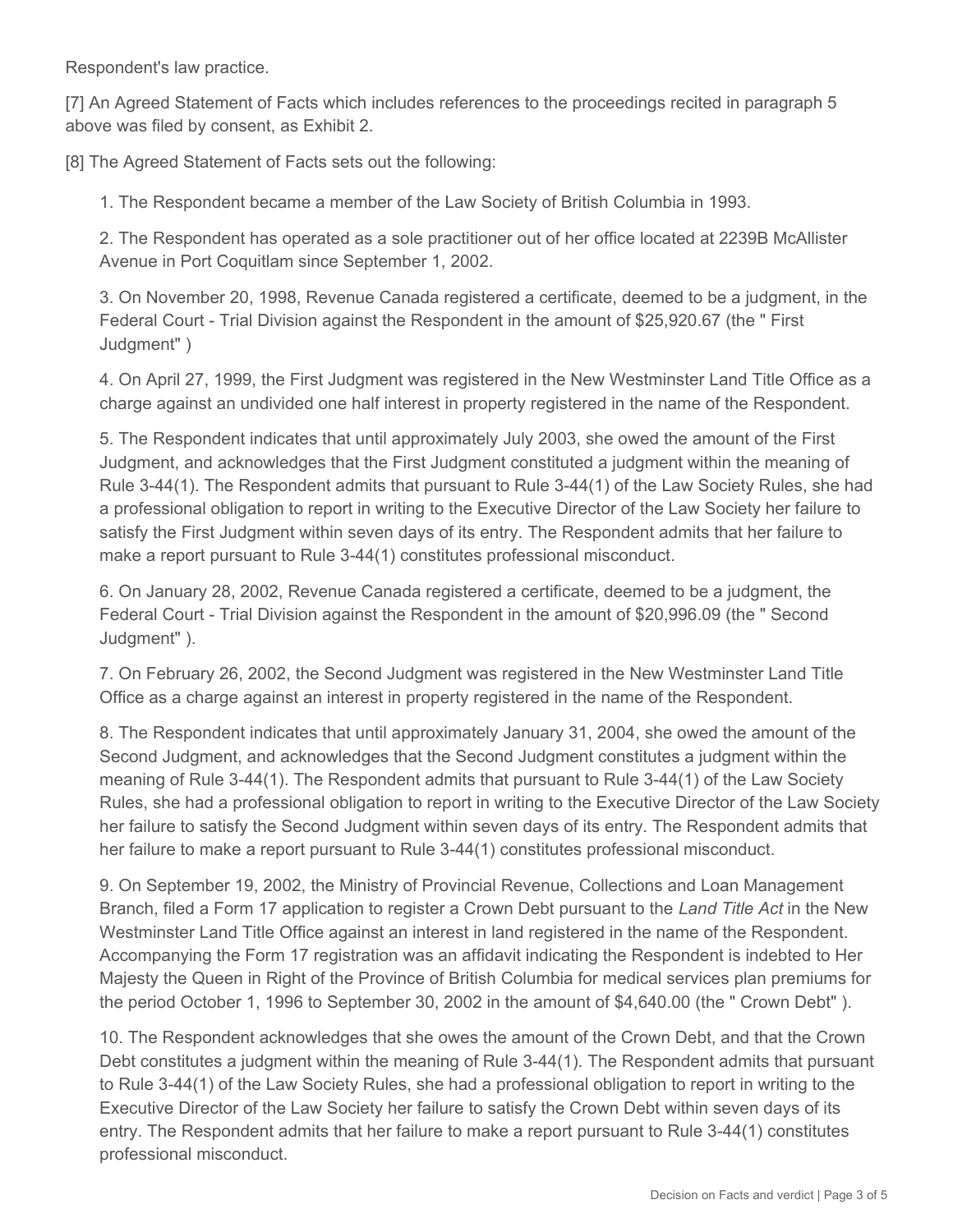11. In 2003, the Law Society corresponded with the Respondent in relation to the First Judgment, the Second Judgment, the Crown Debt, a complaint made to the Law Society by V.H. and an outstanding Form 47 Accountant's Report for the fiscal period ending December 31, 2002. In relation to these matters, the Respondent received letters from the Law Society bearing the following dates: April 8, 2003; May 1, 2003; May 29, 2003; July 3, 2003; July 10, 2003; July 15, 2003 (3 letters); August 5, 2003 (4 letters); August 7, 2003; August 19, 2003 (4 letters); August 25, 2003; September 9, 2003 (5 letters); and September 15, 2003.

12. The letters requested replies of explanation from the Respondent by certain specified dates.

13. On October 2, 2003, a citation was directed to be issued against the Respondent for failing to respond to the Law Society's correspondence, as well as for failing to provide a written report to the Law Society in connection with the First Judgment, the Second Judgment and the Crown Debt. The citation was issued on October 28, 2003.

14. The Respondent admits that her failure to respond with the deadlines set out on the letters constitutes professional misconduct.

15. On October 10, 2003, three Benchers convened pursuant to s. 39 of the *Legal Profession Act* and Rule 4-17(1) of the Law Society Rules to consider whether the Respondent's right to practice should be suspended or made the subject of conditions. On November 3, 2003, a written decision was issued setting out the Benchers' October 10, 2003 judgment to impose conditions on the Respondent's continued practice (the " Conditions" ).

16. On December 2, 2003, the Respondent wrote the Law Society indicating she had resolved the complaint of V.H.

17. On the basis of the Respondent's response, the Law Society closed the investigation of the complaint of V.H. as resolved.

18. On December 2, 2003, the Law Society wrote to the Respondent seeking a further written response concerning the outstanding accountant's report.

19. On December 3, 2003, a citation was directed to be issued against the Respondent alleging a breach of three of the Conditions. The citation was issued on December 18, 2003.

20. The Respondent has dealt with the Conditions in the following manner:

a) A Practice Supervision Agreement was executed on October 22, 2003. The practice supervisor Norman Einarsson reported to the Law Society on November 5, 2003 and again on December 9, 2003.

b) The Respondent arranged for her physician Dr. Stewart to prepare a short form medical report on or before October 21, 2003. Due to an apparent error on the part of Dr. Stewart or his office, the Law Society did not receive the medical report until December 3, 2003.

c) The Respondent indicates that she is in compliance with Dr. Stewart's prescription medication regime.

d) The Respondent indicates that she is in compliance with Mr. LeCroix's recommendations and attends Lawyers' Assistance programs.

e) The Respondent admits that she has failed to file a Form 47 Accountant's Report within 30 days, that is, by November 9, 2003, or at all, and that her failure to do so was a breach of one of the